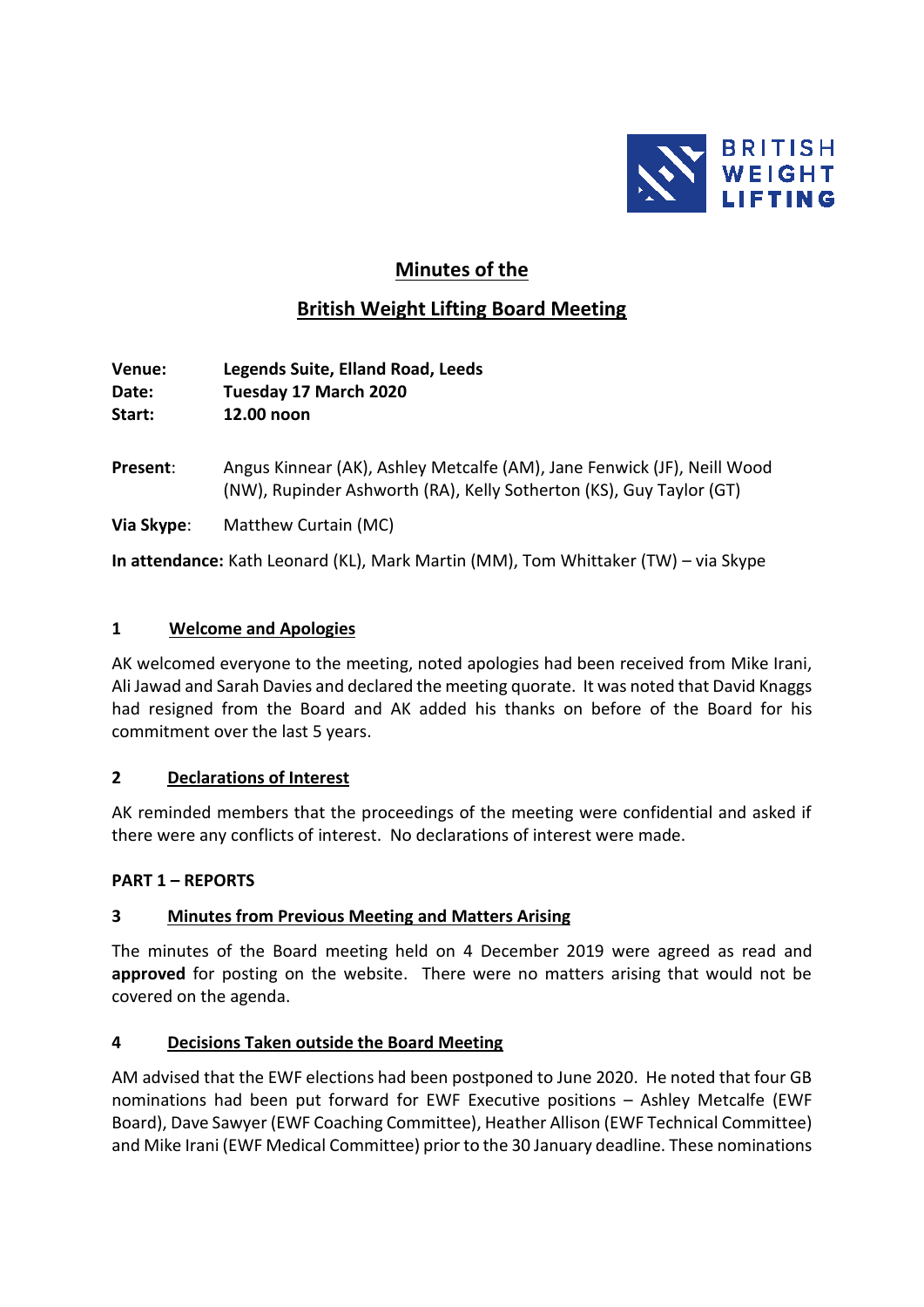had been submitted following consultation with AK and GT and were approved retrospectively by the Board.

#### **5 Minutes and Recommendations from the Sub-Committees**

Performance – KS noted that the Committee had not met face to face recently but she reported on very positive feedback from the GB team in relation to the Para Powerlifting World Cup held in Manchester. She noted that the current Covid-19 situation would impact this Committee in the short term due to the cancellation of many international events. It was noted that Keith Morgan was a member of this group and AM agreed to send details to KS to ensure he was included in all future communications.

Finance and Audit – NW reported back from the meeting held on 12 February noting discussions had covered several areas including the current forecast (following December accounts) which was showing a positive improvement and although indicating a worst case scenario of a £47k loss, it was showing evidence that through careful management the organisation were heading towards the proposed break even position. There were also updates on the setting up of the charity, reviewing of the risk register, and the proposed plans around future executive appraisal/bonus structures that ideally would be introduced during 2020/21. NW noted that a review of the reserves policy may be required and that a breakeven budget for next year may be difficult but was appropriate given the current unprecedented climate. NW concluded that the Audit Committee were happy to recommend the proposed break even budget to the Board.

Commercial and Development – RA updated that the pursuit of a new competition format was still important but may now not be considered a priority, She advised that Gymshark were not interested in sponsoring this project, however, suggested a working group be set up to focus on this going forward. **AM agreed to facilitate the group**. She advised that the education development with LUFC had provided valuable learnings, but it was unlikely to be implemented this year. It was noted that BWL would need to take a stronger control of future recruitment initiatives in order to move it forward. Regarding commercial/sponsorship income, RA noted the sourcing of recent new sponsors still proved to be challenging and was not delivering the results everyone had hoped for. Finally, RA advised that even with capacity/resource issues, she felt the online marketing and social media messages had been much more positive and on message over the last few months.

International Relations – GT advised that currently BWL had extensive International representation but to enable this to continue the Committee were keen to implement a new framework with updated criteria regarding mutual expectations of international representatives to ensure that BWL was appropriately represented in the long term. Further plans and proposals would be brought to the Board in the near future.

England Committee – MC updated the board on the recent meeting held on 6 March noting that new TOR had been proposed and would be addressed later in the board meeting. He added several important areas were covered including initial preparations for Birmingham 2022, the role of the England Committee to support BWL's overall strategy and key priorities, as well as check and challenge current operational thinking around the growth and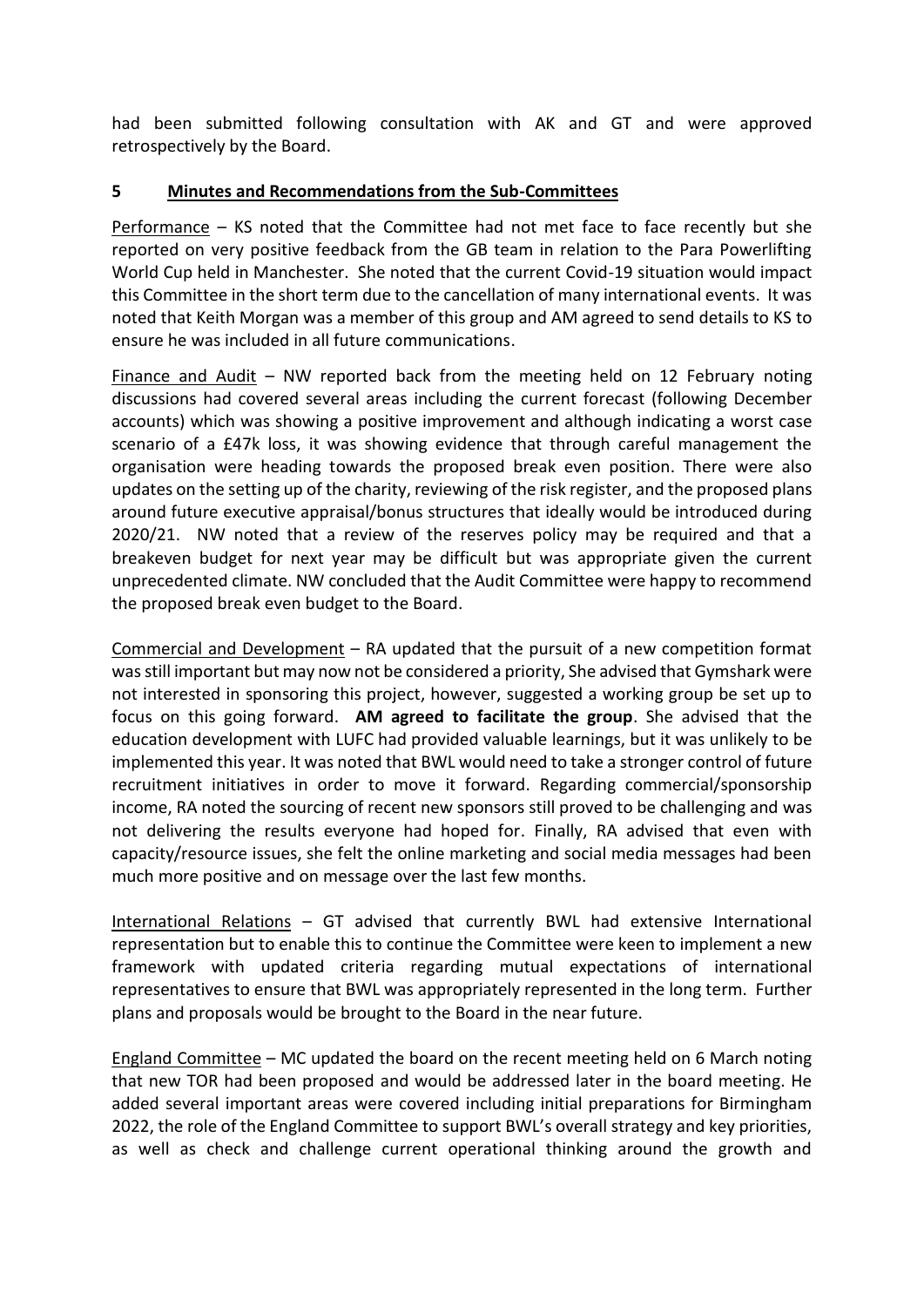development of the sport. He also added how BWL may be able to learn and benefit from a new lifting initiative in Sheffield that had particular physical, mental and social benefits.

## **6 Covid-19 Update**

AM reported that the health and wellbeing of staff and others was key during this difficult time and that Government advice had continued to be followed, with all staff now working from home and additional communication channels established to support them. He advised that all competitions scheduled to the end of April had been postponed and the British Championships in June would need to be reviewed. At present education courses were continuing to be delivered but there was great uncertainty at present with the likelihood of longer-term cancellations, which would have a significant financial impact. Various financial scenarios were being investigated and would be forwarded to the board once completed. AM noted he had held discussions with Sport England and UK Sport who in acknowledging the key role NGB's play, were looking at potential centralised support to ensure their long-term future.

The Board discussed how BWL could possibly assist its clubs throughout this period in giving out relevant advice which could help them, especially around grants, centralised Government initiatives as well as directing people to good online activities if they are not able to visit a gym or the provision of useful and informative advice from top athletes.

TW gave an overview of the additional measures being implemented at Powerbase (Loughborough University) in order to keep it as safe as possible for the para powerlifting elite athletes to train out of whilst noting many of them are able to train from home, if needed. AM reiterated this was very much the same for the Olympic lifters.

MC provided an update regarding the impact on international Olympic qualification for weightlifting. He reported that nine events had been postponed and since March no-one had further opportunities to gain points for Tokyo which had resulted in a chaotic situation. He noted the IWF were looking at new qualification proposals to address this and hoped information would be available very soon, although it would need IWF and IOC approval.

## **7 Finance Matters**

Management Accounts - MM reported that the figures to January were very good with a record month for courses contributing to this and the target of breaking even at the year end realistic.

Budget 2020/21 – MM advised that in line with previous proposals to the Audit Committee, the original budget, based on similar income levels to 2019/20, would result in a loss of £136k for the next financial year. He outlined plans to bring this back to a breakeven budget – with necessary increased income and savings on costs. The Board were in favour of the amended breakeven budget, but it was noted that the budget needed to be re-visited in light of the Covid-19 situation. It was agreed that a further budget should be drawn up with an overlay for the first quarter showing the impact of the loss of earned income due to the current circumstances. It was noted this would be circulated to the Board for review and electronic approval.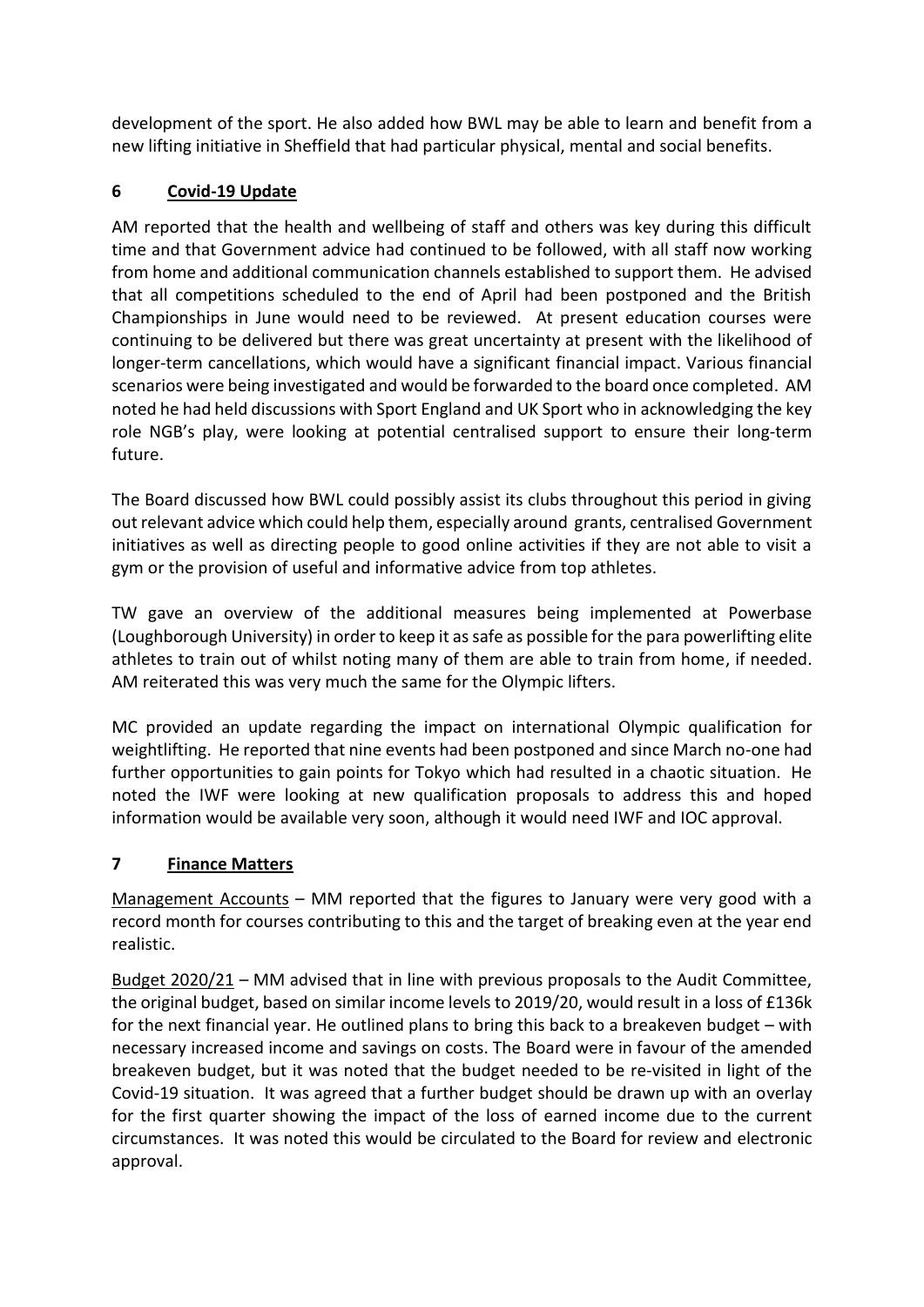#### **8 Operational Reports**

High Performance and UK Sport Update – TW presented an update on the progress being made towards the World Class Programme (WCP) for Para Powerlifting. He advised that several qualification competitions had been cancelled and gave updates on current rankings for podium potential athletes, the preparation for Tokyo 2020 and the positive work being completed around culture and environment. He reported that the World Cup in Manchester had been positive for the GB team and the Board congratulated him on the most recent performances and the improvements made to the sport over a number of years.

AM presented a report on Olympic weightlifting matters, in particular the England Talent Pathway which remained on track and in line with stakeholder expectations. He provided an update on current rankings in the run up to Tokyo, which had been impacted by the cancellation of qualification events but still indicated three out of the four original lifters were in strong positions to qualify.

Sport Development and Coach Education – KL presented her report on operational performance including the latest developments and progress relating to Workforce, Competitions, Communications, Partnerships, Relationship Management and Governance. KL reported all areas were on target and delivering in line with stakeholder expectations. KS requested that anti-doping testing statistics be added to future reports. It was also agreed that the Board would address the current requirements to remain governance compliant, by endorsing the appointment of nominated individuals in the roles of Board Champions for antidoping, safeguarding and equality/diversity.

## **9 Governance Updates**

Financial Policies – A number of financial policies had been updated, reviewed and recommended by the Audit Committee. **The Board agreed to approve these**.

Matters Reserved to the Board – **The updated document was approved by the Board** and would need further review in March 2021.

England Group TOR – Following a discussion about the number of BWL staff involved with this sub-committee and the time commitment needed, the **updated TOR was deemed appropriate and approved by the Board**.

Board Evaluation/Skills Matrix – Following the evaluation carried out in December, it was agreed that the board was in good shape, with a broad range of skillsets and expertise. The Board in its current capacity remained compliant in terms of the code for sports governance. However, it was agreed that following the recent resignation of a long-standing Independent Non-Executive Director, who had a strong legal background, the Board now lacked expertise in this area and therefore the Board as a priority were asked to recommend any individuals with these skills who might be interested in being appointed to the Board. It was agreed that members with interested colleagues would forward details to the CEO, who would update the Board ahead of and at the next meeting.

## Stakeholder Strategy – **The updated strategy was discussed and approved by the Board**.

## **10 CEO Update**

 $Charity$  – AM provided an update on the progress being made to establish the BWL Foundation, with further information to be made available as the launch progresses.